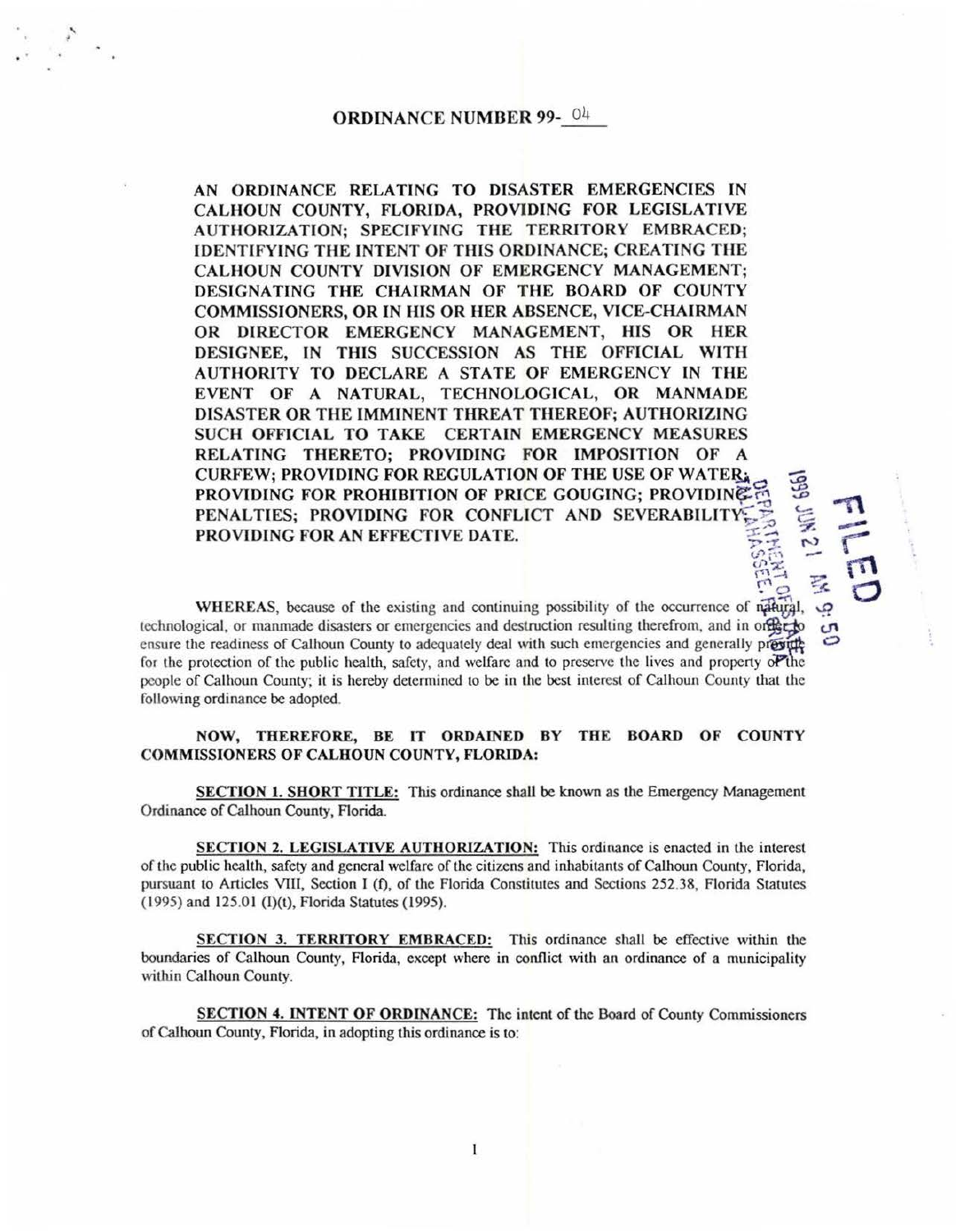(a) Protect and safeguard the safety, health, and welfare of the people of Calhoun County;

(b) Designate a County Official to declare a local state emergency in the event of a natural, technological, or manmade disaster or emergency, or the imminent threat thereof, and to authorize certain actions relating thereto, and to authorize certain actions relating thereto when a quorum of the Board of County Commissioners is unable to meet:

(C) Establish and create the Calhoun County Division of Emergency Management.

#### SECTION S. DEFINITIONS:

• '

(1) "Disaster" means any natural, technological, or civil emergency that causes damage of sufficient severity and magnitude to result in a declaration of a state of emergency by a  $\ell$  county, the Governor, or the President of the United States. Disasters shall be identified by the severity of resulting damage, as follows:

(a) "Catastrophic disaster" means a disaster that will require massive state and federal assistance, including immediate military involvement.

(b) "Major disaster means a disaster that will likely exceed local capabilities and require a broad range of state and federal assistance.

 $(c)$  "Minor disaster" means a disaster that is likely to be within the response capabilities of local government and to result in only a minimal need for state of federal assistance.

(2) "Emergency" means any occurrence, or threat thereof, whether natural, technological or manmade, in war or in peace, which results or may result in substantial injury or harm to the population or substantial damage to or loss of property.

(3) "Emergency management" means the preparation for, the mitigation of, the response to, and the recovery from emergencies and disasters. Specific emergency management responsibilities include, but are not limited to:

(a) Reduction of vulnerability of people and communities of this state to damage, injury, and loss of life and property resulting from natural, technological, or manmade emergencies, catastrophes, or hostile military and paramilitary action.

(b) Preparation for prompt and efficient response and recovery to protect lives and property affected by emergencies, rescue, care, and treatment of persons victimized or threatened by disasters.

(C) Response to emergencies using all systems, plans, and resources necessary to preserve adequately the health, safety, and welfare of persons or property affected by the emergency.

(d) Recovery from emergencies by providing for the rapid and orderly start of restoration and rehabilitation of persons and property affected by emergencies.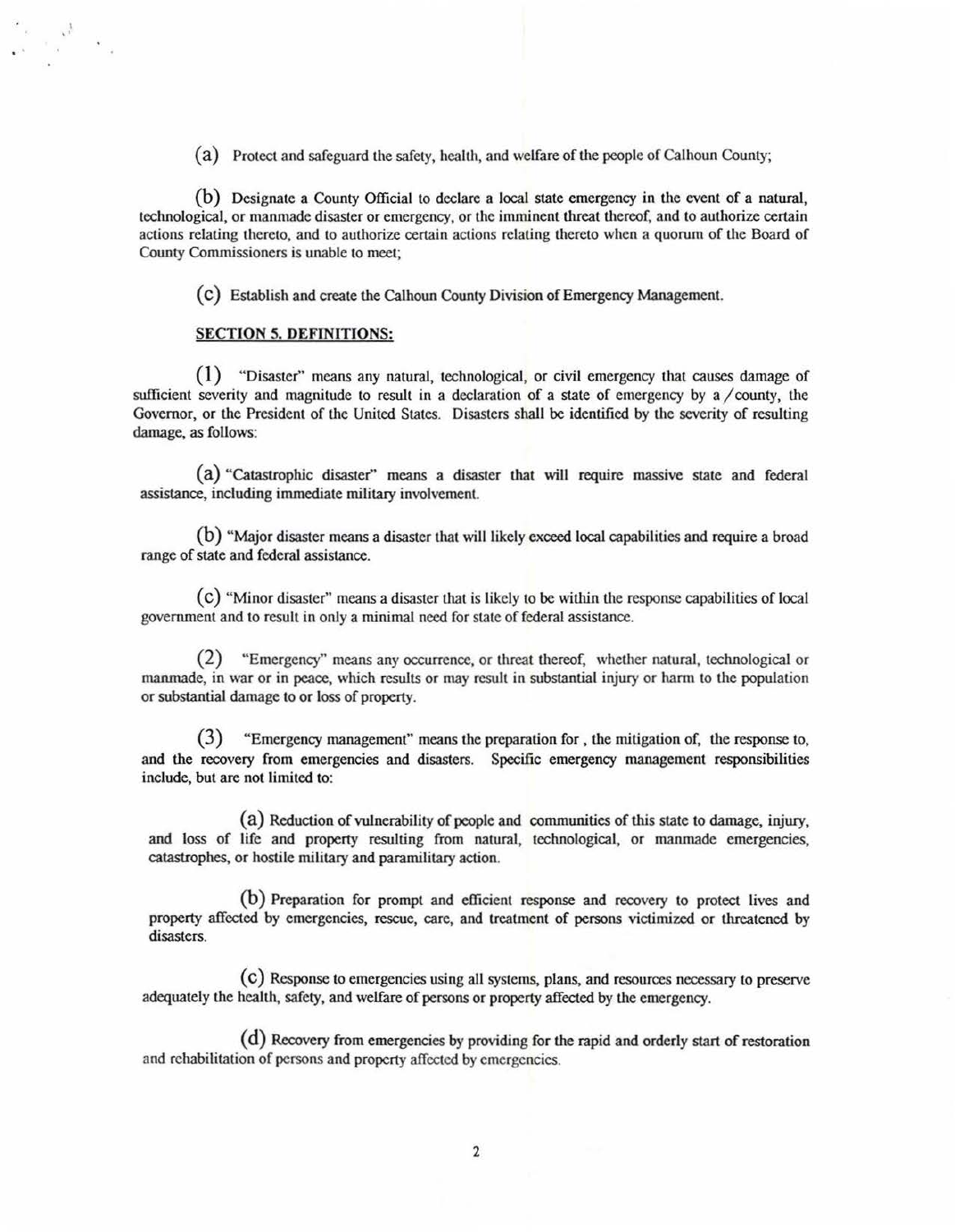(e) Provision of an emergency management system embodying all aspects of preemergency preparedness and post-emergency response, recovery, and mitigation.

 $\mathcal{L}_i$ 

 $(f)$  Assistance in anticipation, recognition, appraisal, prevention, and mitigation of emergencies which may be caused or aggravated by inadequate planning for, and regulation of, public and private facilities and land usc.

( 4) "Local emergency management agency" means an organization created in accordance with the provisions of ss. 252.31-252.91 to discharge the emergency management responsibilities and functions of a political subdivision.

(5) "Manmade emergency" means an emergency caused by an action against persons or society, including but not limited to, enemy attack, sabotage, terrorism, civil unrest, or other action impairing the orderly administration of government.

( 6) "Natural emergency" means an emergency caused by a natural event, including but not limited to, a hurricane, a storm, a tornado, a flood, a drought, or an earthquake.

(7) "Technological emergency" means an emergency caused by a technological failure or accident, including but not limited to, an explosion, transportation accident, radiological accident, or chemical or other hazardous material accident.

# SECTION 6. PERSONS EMPOWERED TO DECLARE A LOCAL STATE OF EMERGENCY:

Pursuant to Chapter 252, Florida Statutes, which authorizes the waiver of procedures and formalities otherwise required of political subdivisions to take whatever prudent action is necessary to ensure the health, safety, and welfare of the community in the event of an emergency, when a quorom of the Board of County Commissioners is unable to meet, the Chairman of the Board of County Commissioners, or the Vice-Chairman in his or her absence, or the County Emergency Management Director is hereby designated and empowered to declare a local state of emergency whenever that person shall determine that a natural, technological or manmade disaster, or emergency, has occurred that the occurrence or threat of one is imminent and requires immediate and expeditious action.

#### SECTION 7. LENGTH OF STATE OF EMERGENCY:

A state of emergency shall be declared by all proclamation of the Chairman of the Board, or the Vice-Chairman in his or her absence, or by the County Emergency Management Director, in the absence of the Chairman and Vice-Chairman. The state of emergency shall continue for seven days, and may be extended in seven day increments as necessary, or, until the Chairman, or Vice-Chairman, finds that the threat or danger no longer exists and/or until a meeting of a quorom of the Board of County Commissioners can take place and terminate the state of emergency proclamation.

## SECTION 8. ESTABLISHMENT OF THE CALHOUN COUNTY DIVISION OF EMERGENCY MANAGEMENT:

There is hereby created and established the Calhoun County Division of Emergency Management. Such Division shall have an appointed Director. The Director shall be responsible for the organization. administration. and operation of the Division of Emergency Management. The Director shall coordinate emergency management activities, services, and programs within the county and shall serve as liaison with the State Division of Emergency Management and other local agencies and organizations.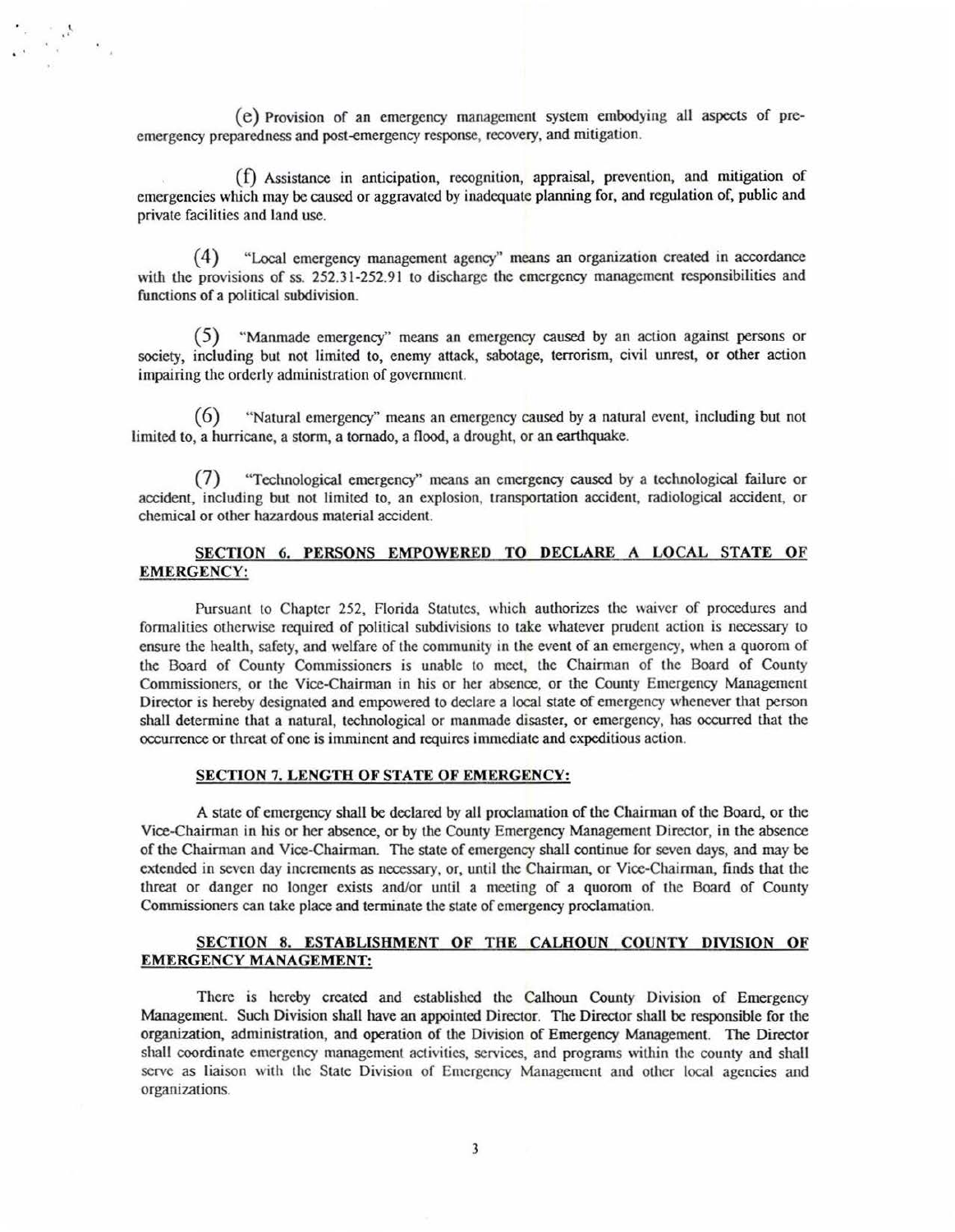## SECTION 9. ACTIVATION OF DISASTER EMERGENCY ACTMTIES:

A proclamation declaring a state of emergency shall be the authority for raking emergency measures including, but not limited to, the use or distribution of any supplies, equipment, materials, facilities assembled or arranged to be made available pursuant to the disaster emergency plans of Calhoun County. Such disaster emergency measures may include the following actions at the discretion of the Board:

(a) Suspend or limit the sale, dispensing or transportation of alcoholic beverages, firearms, explosives, and combustibles.

(b) Establish curfews, including but not limited to, the prohibition of or restncttons on pedestrians and vehicular movement, standing and parking, except for the provision of designated essential services such as fire, police, emergency medical services, and hospital services, including the transportation of patients, utility emergency repairs and emergency calls by physicians.

(C) Utilize all available resources of the County government as reasonably necessary to cope with the disaster emergency, including emergency expenditures.

(d) Declare certain areas off limits.

 $\frac{1}{\sqrt{2}}\left(\frac{1}{2}\right)^{\frac{1}{2}}$ 

(e) Direct and compel the evacuation of all or part of the population from any stricken or threatened area of the county.

(f) Make provisions for availability and use of temporary emergency housing and emergency housing and emergency warehousing of materials.

(g) Establish emergency operating centers and shelters in addition to or in place of addition to or in place of those provides for in the County's Emergency Plans

(h) Declare that during an emergency it shall be unlawful and an offense against Calhoun County or any person, firm, or corporation to use the fresh water supplied by any water system in Calhoun County for any purpose other than cooking, drinking, and bathing.

(i) Declare that during any emergency it shall be unlawful and an offense against Calhoun County for any person, firm, or corporation operating within the County to charge more than the normal average retail price for any merchandise, goods, or services sold during the emergency. The average retail price as used herein is defined to be that price at which similar merchandise, goods, or services were being sold during ninety (90) days immediately preceding the emergency or at a mark-up which is a larger percentage over wholesale cost than was being added to wholesale cost prior to the emergency.

 $(1)$  Confiscate merchandise, equipment, vehicles, or property needed to alleviate the emergency with or without compensation. Reimbursement shall be within sixty (60) days and at customary value charged for the items during the ninety (90) days previous to the emergency.

(k) Allow the Chairman, Vice-Chairman, or in their absence, the County Emergency Management Director, on behalf of the County, to call on the Florida Division of Emergency Management for state resources and federal assistance as necessary to assist in the mitigation of the emergency or to help maintain law and order, rescue, and traffic control.